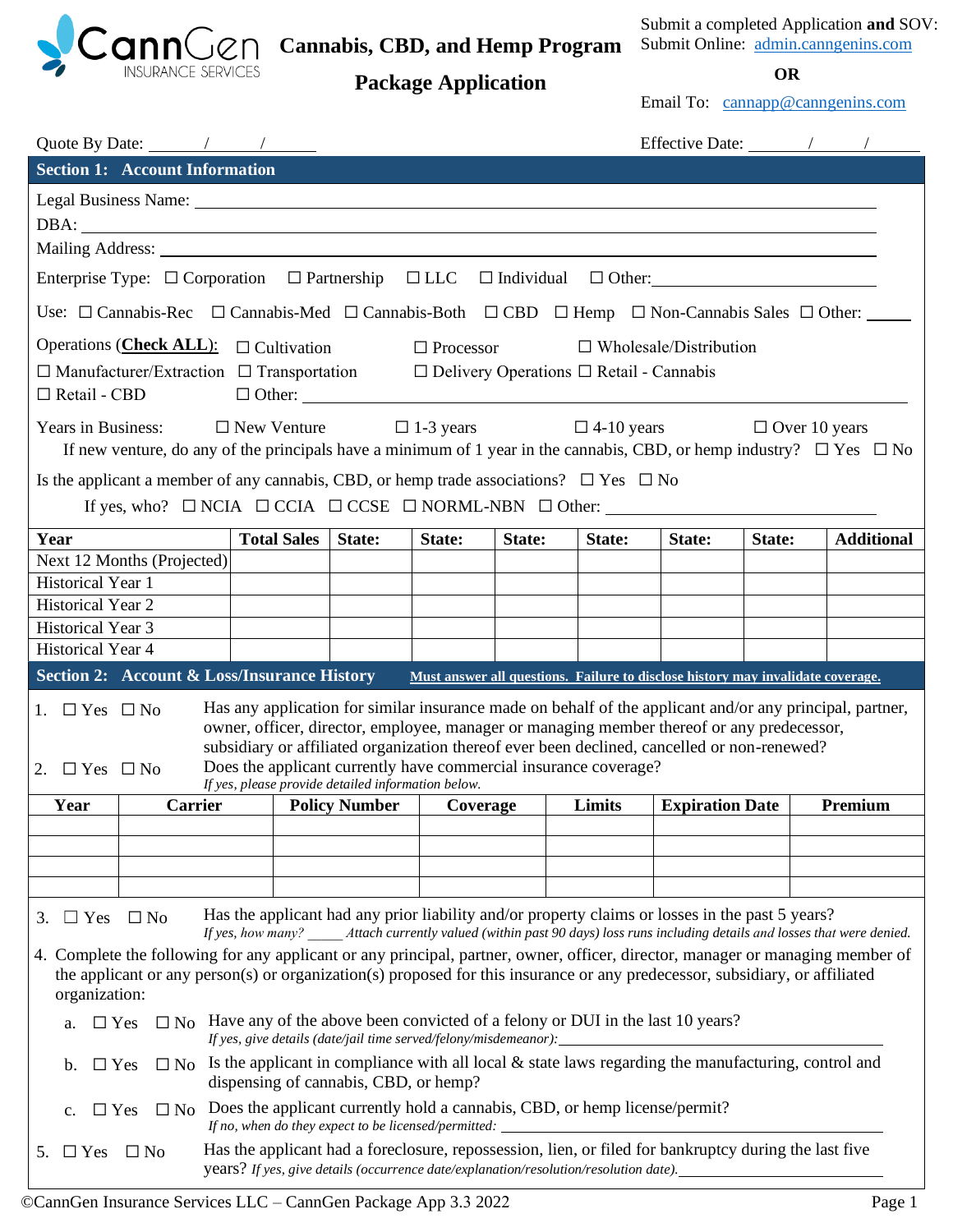|                    |                                 | Section 3: General Liability / Excess / Property Enhancements                                                                                                                                                                                                                                             |                                      |
|--------------------|---------------------------------|-----------------------------------------------------------------------------------------------------------------------------------------------------------------------------------------------------------------------------------------------------------------------------------------------------------|--------------------------------------|
| 1. $\Box$ Yes      |                                 | $\Box$ No Do any locations owned/operated by the application have a pool, pond, or other water exposure?                                                                                                                                                                                                  |                                      |
|                    |                                 | If yes, please describe and provide location/building number:                                                                                                                                                                                                                                             |                                      |
| $\Box$ Yes<br>2.   |                                 | $\square$ No Does anyone live at any location that is owned/operated by the applicant?                                                                                                                                                                                                                    |                                      |
| $\Box$ Yes<br>3.   |                                 | $\square$ No Are there any dogs at any location that is owned/operated by the applicant?                                                                                                                                                                                                                  |                                      |
| $\Box$ Yes<br>4.   |                                 | $\square$ No Are there any firearms at any location that is owned/operated by the applicant?                                                                                                                                                                                                              |                                      |
| $\Box$ Yes<br>5.   |                                 | $\Box$ No Does the applicant sub-contract their security guard services?                                                                                                                                                                                                                                  |                                      |
| $\Box$ Yes<br>6.   |                                 | $\Box$ No Does the applicant maintain daily written records of all cannabis, CBD, and hemp containing<br>products, including the purchase date, type of product and purchase price?                                                                                                                       |                                      |
|                    | <b>General Liability Limits</b> |                                                                                                                                                                                                                                                                                                           |                                      |
|                    |                                 | $\Box$ \$1,000,000 occurrence/\$1,000,000 aggregate<br>$\Box$ \$2,000,000 occurrence/\$2,000,000 aggregate                                                                                                                                                                                                |                                      |
|                    |                                 | $\Box$ \$1,000,000 occurrence/\$2,000,000 aggregate                                                                                                                                                                                                                                                       |                                      |
|                    |                                 |                                                                                                                                                                                                                                                                                                           |                                      |
|                    |                                 | <b>General Liability Endorsements - Optional</b>                                                                                                                                                                                                                                                          |                                      |
| 1.                 | $\Box$ Yes $\Box$ No            | Include Hired and Non-Owned Auto? If yes, please complete 1a-1d.                                                                                                                                                                                                                                          |                                      |
| a.                 | $\Box$ No<br>$\Box$ Yes         | Do all drivers maintain a personal auto policy, and keep it in force at all times?                                                                                                                                                                                                                        |                                      |
| b.                 | $\Box$ No<br>$\Box$ Yes         | Is any driver allowed to drive with any DUI, DWI, or reckless driving violations?                                                                                                                                                                                                                         |                                      |
| c.                 | $\Box$ No<br>$\Box$ Yes         | Are MVRs collected by all drivers employed by the applicant?                                                                                                                                                                                                                                              |                                      |
| d.                 | $\Box$ Yes<br>$\Box$ No         | Does applicant or employees of applicant make any deliveries directly to patients or customers from<br>the retail location?                                                                                                                                                                               |                                      |
|                    |                                 | ** You must answer all questions for HNOA to be considered for this coverage endorsement. Delivery to the consumer and<br>Transportation/Distribution operations are not eligible for the HNOA endorsement. **                                                                                            |                                      |
| $\Box$ Yes<br>2.   | $\Box$ No                       | Include Stop Gap? (WA, OH, & NE Only)                                                                                                                                                                                                                                                                     |                                      |
| $\Box$ Yes<br>3.   | $\square$ No                    | Include Pesticide/Herbicide Applicators Endorsement? (WA & MA Only)                                                                                                                                                                                                                                       |                                      |
|                    |                                 | $\Box$ \$50,000 occurrence/aggregate limit                                                                                                                                                                                                                                                                |                                      |
|                    |                                 | $\Box$ \$250,000 occurrence/aggregate limit                                                                                                                                                                                                                                                               |                                      |
|                    | <b>Excess Liability Limits</b>  | $\Box$ Check box if you want to decline excess coverage at this time                                                                                                                                                                                                                                      |                                      |
| $\Box$ \$1,000,000 |                                 | $\Box$ \$2,000,000<br>$\square$ \$3,000,000<br>$\Box$ \$4,000,000                                                                                                                                                                                                                                         |                                      |
|                    |                                 | **NOTE: Excess cannot be applied if \$2,000,000 occurrence was requested under the General Liability Limits section. Each excess layer added will<br>apply to both the occurrence and aggregate limits. This Excess Liability applies to General Liability only and does not apply to Product Liability** |                                      |
|                    |                                 | Property Endorsements - Optional - PLEASE COMPLETE THE CANNGEN SOV FOR LOCATION SPECIFICS                                                                                                                                                                                                                 |                                      |
| $\Box$ Yes<br>1.   | $\square$ No                    | Form A - \$1,000<br>Form B - \$1,500<br>Property Extension Endorsement:<br>premium/location<br>premium/location<br>If yes, please complete 1a-1j.                                                                                                                                                         | Form C - \$2,000<br>premium/location |
| a.                 | $\Box$ No<br>$\Box$ Yes         | Will the applicant transport marijuana/cannabis living plants to other business?                                                                                                                                                                                                                          |                                      |
| b.                 | $\square$ No<br>$\Box$ Yes      | Will the applicant transport harvested, processed, or finished marijuana/cannabis to other business?                                                                                                                                                                                                      |                                      |
| c.                 | $\square$ No<br>$\Box$ Yes      | Will the applicant deliver any marijuana/cannabis products directly to the consumer?                                                                                                                                                                                                                      |                                      |
| d.                 | $\Box$ No<br>$\Box$ Yes         | Will the vehicles that transport the applicant's property and/or money and securities from the<br>scheduled premises have an active alarm system? (MUST BE YES TO QUALIFY)<br>If yes, does it include LoJack or some other tracking service? $\Box$ Yes $\Box$ No                                         |                                      |
| e.                 | $\square$ No<br>$\Box$ Yes      | Are drivers allowed to make personal stops when transporting goods?                                                                                                                                                                                                                                       |                                      |
| f.                 | $\square$ No<br>$\Box$ Yes      | Are drivers allowed to take any cannabis inventory and/or money home?                                                                                                                                                                                                                                     |                                      |
| g.                 | $\square$ No<br>$\Box$ Yes      | Does the applicant screen/collect DMV records from all drivers? (MUST BE YES TO QUALIFY)                                                                                                                                                                                                                  |                                      |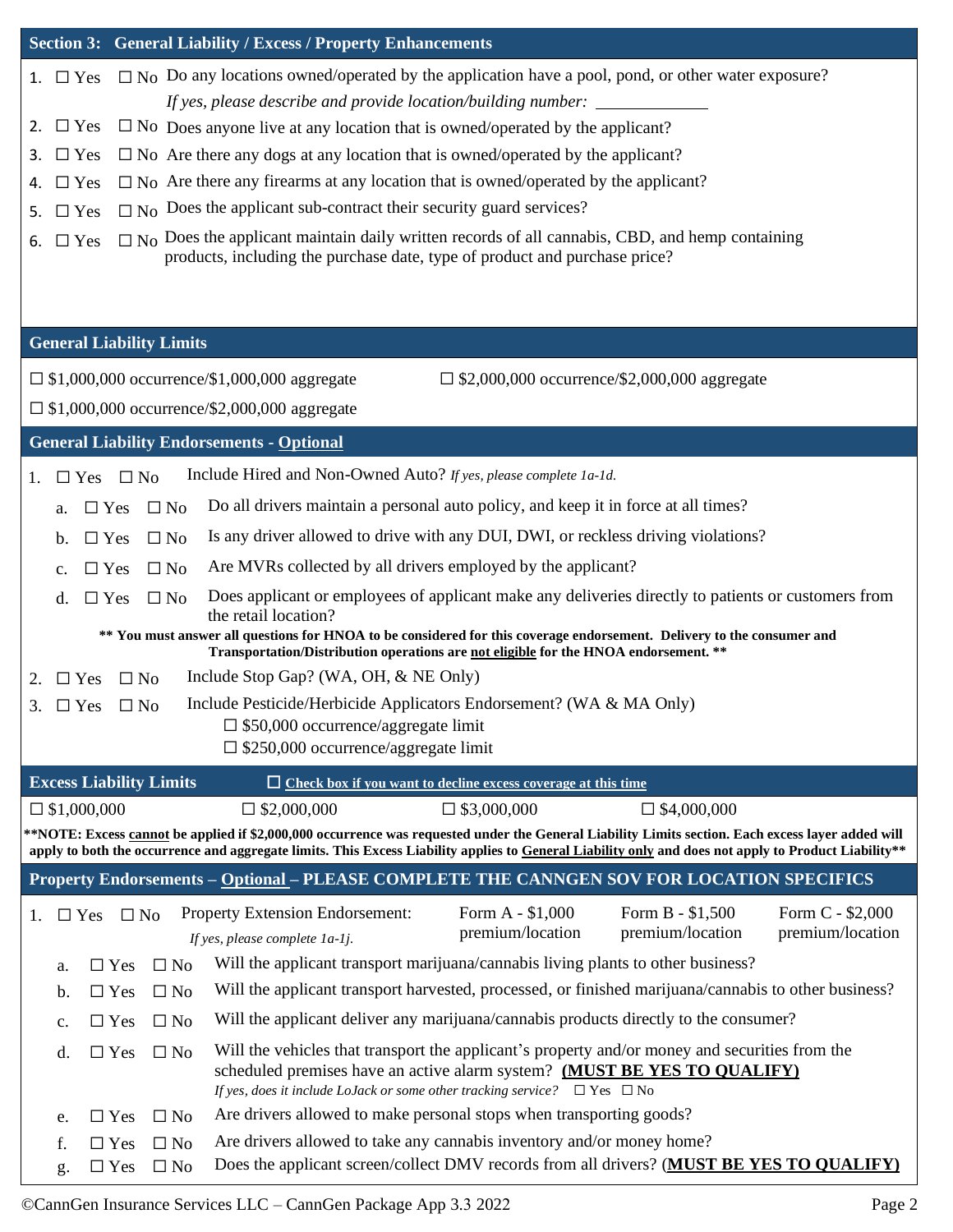| Does the applicant allow any firearms or weapons in the vehicles?<br>$\Box$ No<br>$\Box$ Yes<br>h.                                                                                                                                                                                              |
|-------------------------------------------------------------------------------------------------------------------------------------------------------------------------------------------------------------------------------------------------------------------------------------------------|
| Does the applicant have a lock box that is bolted to all vehicles? (MUST BE YES TO QUALIFY)<br>$\square$ No<br>$\Box$ Yes<br>i.                                                                                                                                                                 |
| Does the applicant provide lifts, ride share or other livery type operations?<br>$\square$ No<br>$\Box$ Yes                                                                                                                                                                                     |
| Equipment Breakdown (excludes plants/marijuana inventory or finished stock) ** SUBJECT TO APPROVAL**<br>$\square$ No<br>$\Box$ Yes<br>2.                                                                                                                                                        |
| <b>Section 4: Product Liability</b><br><b>Example 2</b> Check box if you want to decline product liability at this time                                                                                                                                                                         |
| Does the applicant maintain daily written records of all cannabis, CBD, hemp and inventory of non-<br>$\Box$ No<br>$\Box$ Yes<br>1.<br>cannabis products, including purchase date, type of product, purchase<br>price and who it was purchased from?                                            |
| $\Box$ Yes<br>$\Box$ No<br>Does the applicant have a quality assurance/product recall plan in place?<br>2.                                                                                                                                                                                      |
| 3. $\Box$ Yes<br>$\Box$ No<br>Does the applicant test 100% of the cannabis, CBD, and hemp products prior to distribution?<br>If yes, does the applicant perform their own testing? $\Box$ Yes $\Box$ No<br>If no, provide name of the testing laboratory they are contracted with.<br>Lab Name: |
| 4. $\Box$ Yes<br>$\Box$ No<br>Does the applicant test 100% of all products manufactured for any level of gas/solvent residue?<br>If yes, will the applicant destroy 100% of the products found with unsafe gas residue(s)? $\Box$ Yes $\Box$ No                                                 |
| $\Box$ Yes<br>$\Box$ No<br>Does the applicant use software to track sales and pertinent transaction data such as who,<br>5.<br>when and what was purchased?                                                                                                                                     |
| $\Box$ Yes<br>$\Box$ No<br>Will the applicant follow to the best of their abilities all Consumer Product Safety<br>6.<br>Commission regulations as it would pertain to the withdrawal and/or recall of defective products?                                                                      |
| $\Box$ Yes<br>$\Box$ No<br>Does the applicant have a communication and complaint handling procedure?<br>7.                                                                                                                                                                                      |
| $\Box$ Yes<br>$\Box$ No<br>Does the applicant know of any products that were either voluntarily or mandatory recalled/withdrawn<br>8.<br>in the past 5 years?<br>If yes, please provide the total number of recalls/withdrawals the applicant has had in the past 5 years?<br>Voluntarily       |
| 9. If there are retail operations for this applicant, please complete 9a-9b.                                                                                                                                                                                                                    |
| $\Box$ Yes $\Box$ No<br>Does the applicant require each supplier to have their products tested?<br>a.                                                                                                                                                                                           |
| $\square$ No<br>Does the applicant maintain supplier contracts, records, and invoices for 5 years or more?<br>$\mathbf{b}$ .<br>$\Box$ Yes<br>If no, how long does the applicant maintain records? ______________                                                                               |
| 10. If there are cultivation operations for this applicant, please complete 10a-10d.                                                                                                                                                                                                            |
| What form of pest prevention is the applicant using? $\Box$ Pesticides<br>$\Box$ Organic<br>$\Box$ Other:<br>$\Box$ N/A<br>a.                                                                                                                                                                   |
| $\Box$ Yes $\Box$ No<br>Does the applicant apply their own pesticides?<br>b.<br>If no, does the applicant get a copy of the contracted company's insurance before any work begins? $\Box$ Yes $\Box$ No                                                                                         |
| $\Box$ Yes<br>$\square$ No<br>Does the applicant follow all state and federal laws with regards to the use, storage, and disposal of<br>$\mathbf{c}$ .<br>pesticides?                                                                                                                           |
| d. $\Box$ Yes $\Box$ No<br>Is the applicant aware of any past or current pesticide issues that would result in a loss or claim?                                                                                                                                                                 |
| <b>Product Liability Limits &amp; Endorsements</b>                                                                                                                                                                                                                                              |
| $\Box$ \$100,000 occurrence/\$100,000 aggregate<br>$\Box$ \$2,000,000 occurrence/\$2,000,000 aggregate                                                                                                                                                                                          |
| $\Box$ \$1,000,000 occurrence/\$1,000,000 aggregate<br>$\Box$ \$3,000,000 occurrence/\$3,000,000 aggregate                                                                                                                                                                                      |
| $\Box$ \$1,000,000 occurrence/\$2,000,000 aggregate<br>$\Box$ \$5,000,000 occurrence/\$5,000,000 aggregate                                                                                                                                                                                      |
| Retro Date (NOT AUTOMATICALLY INCLUDED)<br>$\Box$ Check the box if you want to opt-out of buying retro coverage                                                                                                                                                                                 |
| $\Box$ 1 Year Retro Date<br>$\square$ 2 Year Retro Date<br>$\square$ 3 Year Retro Date<br>$\Box$ 4 Year Retro Date<br>$\square$ 5 Year Retro Date<br>**If adding retro date, please include the loss runs and premiums for each prior year**                                                    |
|                                                                                                                                                                                                                                                                                                 |
| Product Withdrawal Coverage Limits & Deductibles<br>$\Box$ Check the box if you want to opt-out of product withdrawal                                                                                                                                                                           |
| $\square$ \$100,000 Max Expense Limits ** Default<br>$\square$ \$250,000 Max Expense Limits<br>$\Box$ \$1,000 Deductible ** Default<br>$\square$ \$5,000 Deductible                                                                                                                             |
| $\square$ \$5,000 Deductible<br>$\square$ \$10,000 Deductible                                                                                                                                                                                                                                   |
| $\square$ \$25,000 Deductible                                                                                                                                                                                                                                                                   |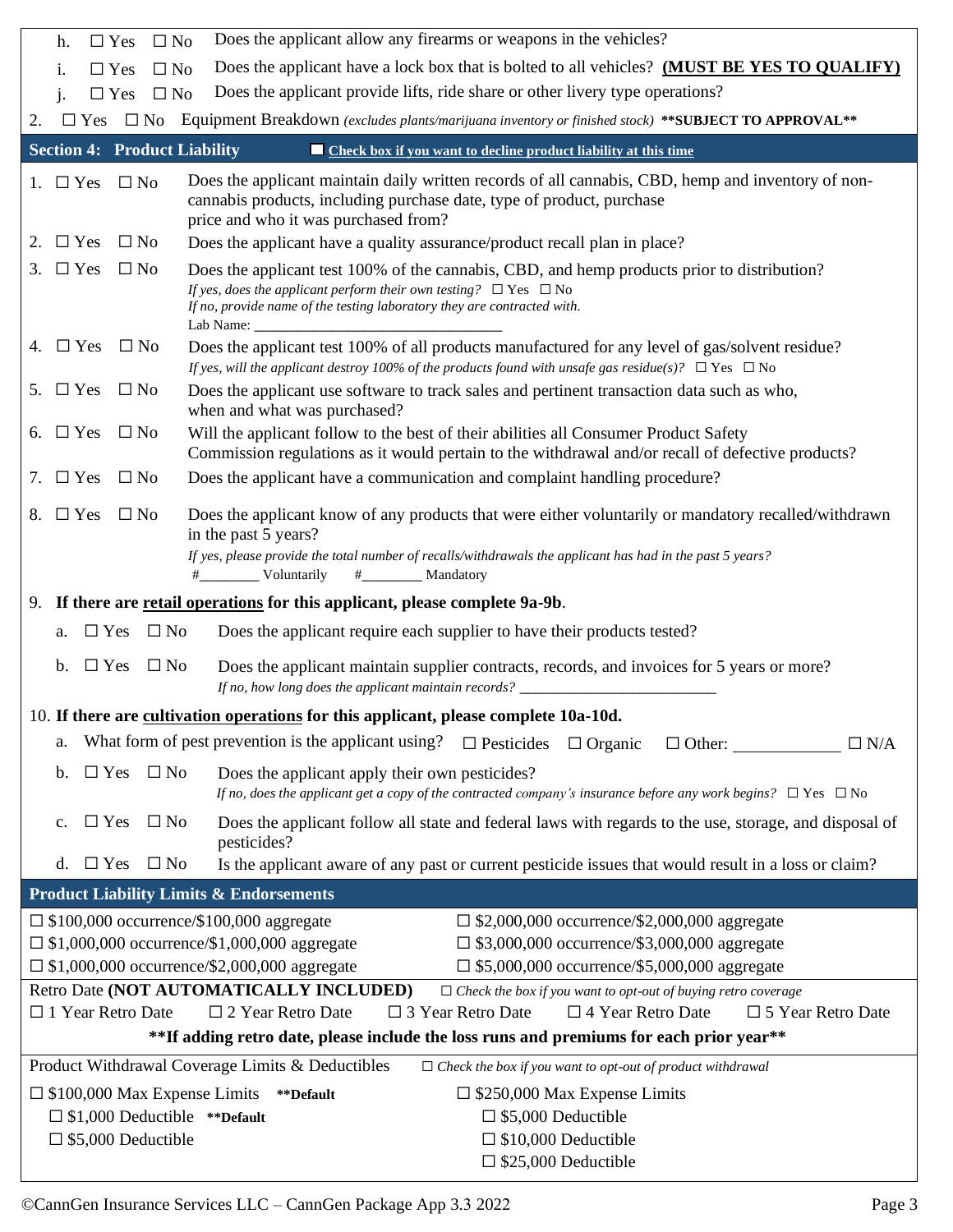**Please complete "Products List" attached or attach a document listing types of products.**

#### **CANNABIS PRODUCT LIST BY TYPE**

| $\Box$ Cannabis Flower | Other: |
|------------------------|--------|
| $\Box$ Pre-Rolls       | Other: |
| $\Box$ Edibles         | Other: |
| $\Box$ Topical         | Other: |

#### **NON-CANNABIS PRODUCT BY TYPE ACCESSORIES OR MERCHANDISE**

| $\Box$ Ash Trays           | $\Box$ Blunt Wraps     | $\Box$ Vape Battery Chargers | $\Box$ Cones         |
|----------------------------|------------------------|------------------------------|----------------------|
| $\Box$ Dab Rings           | $\Box$ Dab Tools       | $\Box$ Bong Wash             | $\Box$ Grinders      |
| $\Box$ Batteries           | $\Box$ Joint Paper     | $\Box$ Vape Equipment        | $\Box$ Joint Rollers |
| $\Box$ Joint Rolling Trays | $\Box$ Lighter Holders | $\Box$ Roach Clips           | $\Box$ Screens       |
| $\Box$ Torch Lighters      | $\Box$ Other:          | $\Box$ Other:                | $\Box$ Other:        |

### **Vape cartridges/pens (equipment and accessories) is manufactured or distributed by which kind of vendor:** ☐ **Domestic** ☐ **Foreign**

| <b>Section 5: Additional Insureds</b> |                                                                        |                 | $\Box$ Check box if there are NO additional insureds needed at this time and skip section 5                                                                                                                                    |                                                                                                       |
|---------------------------------------|------------------------------------------------------------------------|-----------------|--------------------------------------------------------------------------------------------------------------------------------------------------------------------------------------------------------------------------------|-------------------------------------------------------------------------------------------------------|
| $\Box$ General Liability              |                                                                        | $\Box$ Property |                                                                                                                                                                                                                                | $\Box$ Product Liability                                                                              |
| Additional Insured (Check ONE)        |                                                                        |                 |                                                                                                                                                                                                                                |                                                                                                       |
| $\Box$ Landlord                       |                                                                        |                 |                                                                                                                                                                                                                                | $\Box$ Loss Payee $\Box$ Governmental Agency $\Box$ Single Vendor $\Box$ Blanket Vendor $\Box$ Other: |
|                                       | $\Box$ Waiver of Subrogation (must be required by contract)            | (products)      | (products)                                                                                                                                                                                                                     |                                                                                                       |
|                                       |                                                                        |                 |                                                                                                                                                                                                                                |                                                                                                       |
|                                       | $\Box$ Primary/Non-Contributory Wording (must be required by contract) |                 |                                                                                                                                                                                                                                |                                                                                                       |
|                                       | $Location/BLDG #  \longrightarrow Name:$                               |                 |                                                                                                                                                                                                                                |                                                                                                       |
|                                       |                                                                        |                 |                                                                                                                                                                                                                                | City: State: Zip Code:                                                                                |
|                                       |                                                                        |                 |                                                                                                                                                                                                                                |                                                                                                       |
| $\Box$ General Liability              |                                                                        | $\Box$ Property |                                                                                                                                                                                                                                | $\Box$ Product Liability                                                                              |
| Additional Insured (Check ONE)        |                                                                        |                 |                                                                                                                                                                                                                                |                                                                                                       |
| $\Box$ Landlord                       |                                                                        | (products)      | (products)                                                                                                                                                                                                                     | $\Box$ Loss Payee $\Box$ Governmental Agency $\Box$ Single Vendor $\Box$ Blanket Vendor $\Box$ Other: |
|                                       | $\Box$ Waiver of Subrogation (must be required by contract)            |                 |                                                                                                                                                                                                                                |                                                                                                       |
|                                       | $\Box$ Primary/Non-Contributory Wording (must be required by contract) |                 |                                                                                                                                                                                                                                |                                                                                                       |
|                                       | $Location/BLDG #  \sim /  Name:$                                       |                 |                                                                                                                                                                                                                                |                                                                                                       |
|                                       |                                                                        |                 |                                                                                                                                                                                                                                | Mailing Address: <u>City: State:</u> City: State: Zip Code: City: City: City: City: City: Zip Code:   |
| $\Box$ General Liability              |                                                                        | $\Box$ Property |                                                                                                                                                                                                                                | $\Box$ Product Liability                                                                              |
| Additional Insured (Check ONE)        |                                                                        |                 |                                                                                                                                                                                                                                |                                                                                                       |
| $\Box$ Landlord                       |                                                                        | (products)      | (products)                                                                                                                                                                                                                     | $\Box$ Loss Payee $\Box$ Governmental Agency $\Box$ Single Vendor $\Box$ Blanket Vendor $\Box$ Other: |
|                                       | $\Box$ Waiver of Subrogation (must be required by contract)            |                 |                                                                                                                                                                                                                                |                                                                                                       |
|                                       | $\Box$ Primary/Non-Contributory Wording (must be required by contract) |                 |                                                                                                                                                                                                                                |                                                                                                       |
| Location/BLDG # $\_\_\_\/$            |                                                                        |                 | Name: Name and the second state of the second state of the second state of the second state of the second state of the second state of the second state of the second state of the second state of the second state of the sec |                                                                                                       |
|                                       |                                                                        |                 |                                                                                                                                                                                                                                |                                                                                                       |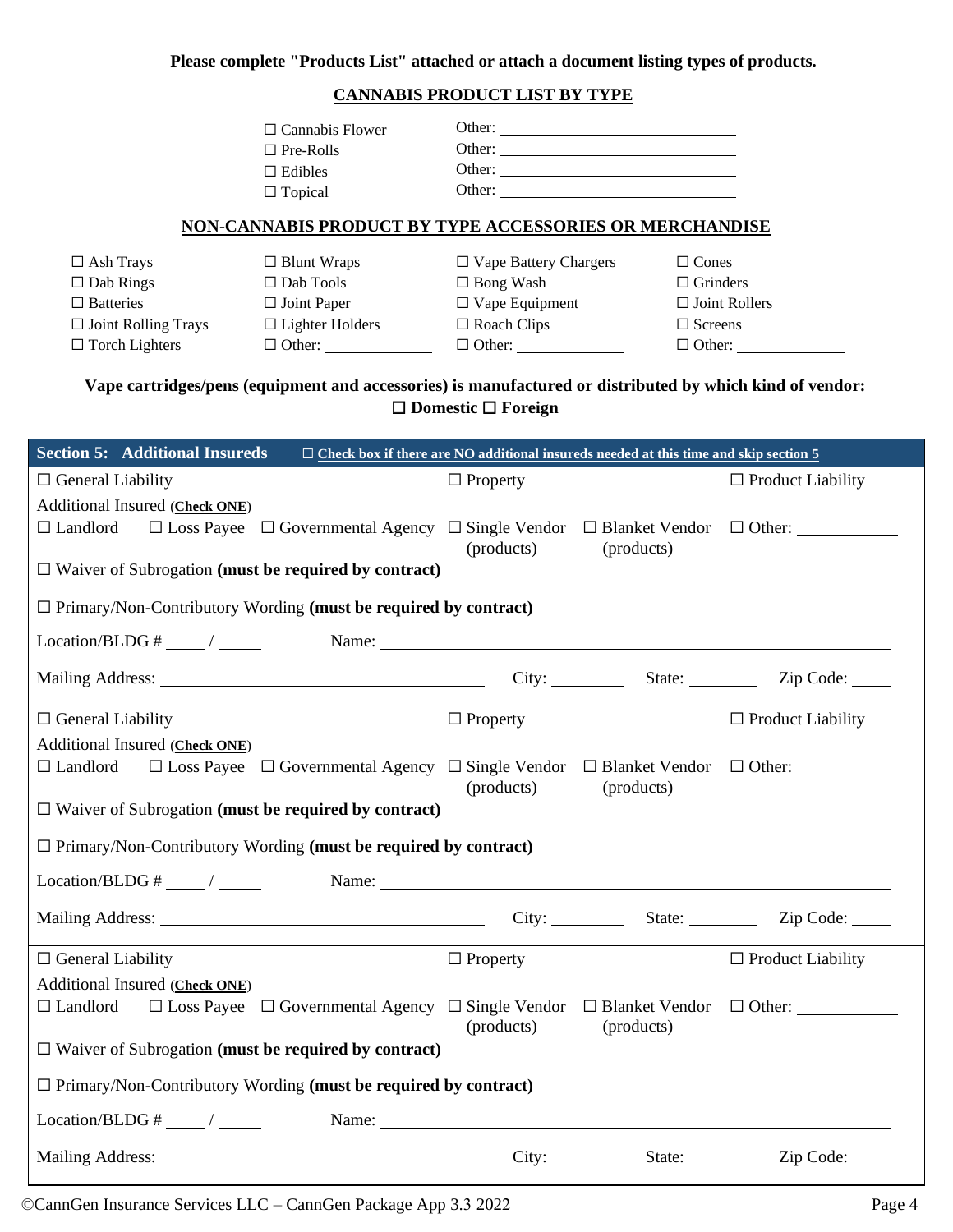|    |                         | Enforcement of the Controlled Substance Act (CANNABIS RISKS ONLY)                                                                                                                                                                                                                |
|----|-------------------------|----------------------------------------------------------------------------------------------------------------------------------------------------------------------------------------------------------------------------------------------------------------------------------|
|    | 1. $\Box$ Yes $\Box$ No | Does the applicant prevent the distribution of marijuana/cannabis to minors?                                                                                                                                                                                                     |
| 2. | $\Box$ Yes $\Box$ No    | Does the applicant prevent the revenue from sale of marijuana/cannabis from going to criminal<br>enterprises?                                                                                                                                                                    |
|    | 3. $\Box$ Yes $\Box$ No | Does the applicant prevent possible diversion of marijuana/cannabis from states where medicinal and/or<br>recreational use of cannabis products is legal under state law to states where medicinal and/or<br>recreational use of cannabis products is not legal under state law? |
|    | 4. $\Box$ Yes $\Box$ No | Does the applicant prevent the use of state-authorized marijuana/cannabis activity as a cover or pretext<br>for the trafficking of other illegal drugs or other illegal activity?                                                                                                |
| 5. | $\Box$ Yes $\Box$ No    | Does the applicant have a program or safeguards in place to prevent violence and the use of firearms in<br>the cultivation and distribution of marijuana/cannabis?                                                                                                               |
|    | 6. $\Box$ Yes $\Box$ No | Does the applicant prevent drugged driving or other possibly adverse public health consequences<br>associated with marijuana/cannabis use?                                                                                                                                       |
| 7. | $\Box$ Yes $\Box$ No    | Does the applicant either grow or purchase marijuana/cannabis grown on public lands?                                                                                                                                                                                             |
| 8. | $\Box$ Yes $\Box$ No    | Does the applicant prevent the possession or use of their product on federal property?                                                                                                                                                                                           |

# **Important Property and Crop Warranties, Safeguards, and Definitions**

#### **LOCKED SAFE WARRANTY - "MARIJUANA INVENTORY"**

All "Marijuana Inventory" items are to be kept locked in a safe or a vault room at all times during business and nonbusiness hours except for" Marijuana Inventory" on display during business hours.

It is further warranted that any safe used to house "Marijuana Inventory" will meet the following requirements:

- 1. All safes must have a 1-hour fire rating
- 2. For safes under 400 pounds:
	- a. If the "Marijuana Inventory" limit is greater than \$100,000 the safe must be bolted to the floor
	- b. If the "Marijuana Inventory" limit is greater than \$500,000 a Central Station Fire Alarm must be connected and operational to the safe
- 3. For safes from 400 to 600 pounds:
	- a. If the "Marijuana Inventory" limit is greater than \$250,000 the safe must be bolted to the floor
	- b. If the "Marijuana Inventory" limit is greater than \$500,000 a Central Station Fire Alarm must be connected and operational to the safe
- 4. For safes over 600 pounds:
	- a. If the "Marijuana Inventory" limit is greater than \$1,000,000 a Central Station Fire Alarm must be connected and operational to the safe

#### **VAULT WARRANTY - "MARIJUANA INVENTORY"**

It is warranted that if a vault room or steel container is located within the building it will meet the requirements as indicated in MMD 00 00 01 19 Definition of a Vault.

#### **CENTRAL STATION FIRE ALARM – SAFEGUARD REQUIREMENT**

Protecting the entire building and that is connected to a central station reporting to a public or private fire alarm station.

#### **CENTRAL STATION BURGLAR ALARM – SAFEGUARD REQUIREMENT**

- 1. To cover all openings in the insured's premises
- 2. Motion detectors in all areas with the exception of living plant areas
- 3. Alarm must be in the "on" position during all non-working hours and/or whenever the insured's premises are unoccupied.

#### **SECURITY CAMERA'S – SAFEGUARD REQUIREMENT**

- 1. All security cameras must be recording, and all records must be backed up and retained for a minimum of 14 days
- 2. Interior Cameras monitoring the following: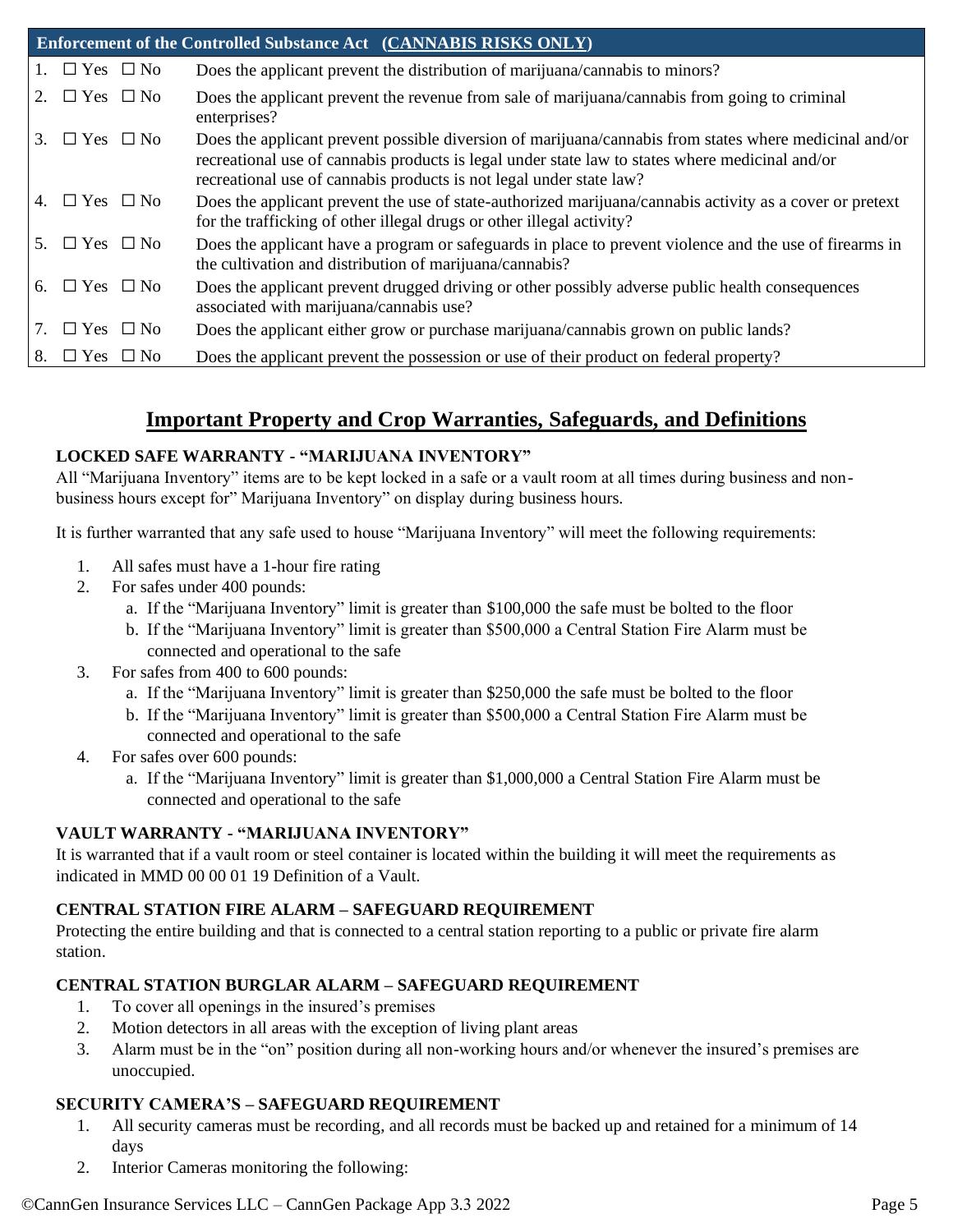- a. All doors and windows providing a means of egress into the building
- b. Display counters
- c. Exterior and interior of safe rooms, if on the premises
- d. Exterior and interior of all vault rooms, if on the premises
- e. Harvesting and trimming rooms, if on the premises
- 3. Exterior Cameras monitoring all means of egress to the building and the parking lot unless City Ordinances or laws prohibit monitoring of this are

#### **CROP, MARIJUANA INVENTORY, AND STOCK DEFINITIONS**

- 1. "Crop" means living plants grown for food, drugs, fibers, rubber, wood, or other purpose at any stage of life cycle and includes the following:
	- a. Live cannabaceae plant materials at any stage of life cycle, including but not limited to seeds, immature seedlings, plants in the vegetative growth state, unharvested buds and mature flowing plants rooted in growing medium; and
	- b. Cannabaceae plants, including any part or component of the plant, no longer in the growing medium which are in the process of being dried; or
	- c. Mature cannabaceae plant material, including any part or component of the plant, no longer in the growing medium which has been completed the drying process and is ready for sale.

"Crop" does not include Cannabaceae plants that have completed the drying process but are retained by you for further processing, extracting, refining, or manufacturing operations.

"Crop" also does not include plant material, including any part or component of the plant, no longer in the growing medium which is purchased by you for the purpose of manufacturing.

- 2. "Stock" means merchandise held in storage or for sale, raw materials and in-process or finished goods, including supplies used in their packing or shipping. "Stock" does not include" crop" or "marijuana inventory".
- 3. "Marijuana Inventory" means finished marijuana stock and products containing marijuana and/or its derivatives defined as any component of the cannabaceae family containing a tetrahydrocannabinol (THC) level of more than 0.3 percent on a dry weight basis. "Marijuana inventory" does not include "crop".

## **Disclosures/Warranties/Acknowledgements**

#### **Fire and Theft losses of property may be excluded if:**

- a. The Central Station Alarm System is not active during non-business hours. (All doors and windows must be connected to the central station alarm system).
- b. The Video Surveillance System is not recording and backing up for 14 days prior to the loss.
- c. The seeds, finished marijuana stock/inventory, money and securities are outside the safe during non-business hours.
- d. The minimum safe and or vault requirements have not been met at the time of the loss.
- e. The building is over 20 years old and no updates have been done in the last 20 years.
- f. The safe or vault does not have a 1-hour fire rating. Fire will be excluded unless 100% covered by fire sprinklers.
- g. All Vaults must be approved in writing by the underwriter.

#### **All Cultivation Operations are required to warrant both of the following:**

 $\Box$  I have used, or will use, a licensed, insured contractor for all electrical work at my grow facility.

 $\Box$  I have had, or will have within 30 days of my insurance effective date, all the wiring inspected by a licensed, insured contractor at my grow facility.

FRAUD WARNING: Applicable in CO: It is unlawful to knowingly provide false, incomplete, or misleading facts or information to an insurance company for the purpose of defrauding or attempting to defraud the company. Penalties may include imprisonment, fines, denial of insurance and civil damages. Any insurance company or agent of an insurance company who knowingly provides false, incomplete, or misleading facts or information to a policyholder or claimant for the purpose of defrauding or attempting to defraud the policyholder or claimant with regard to a settlement or award payable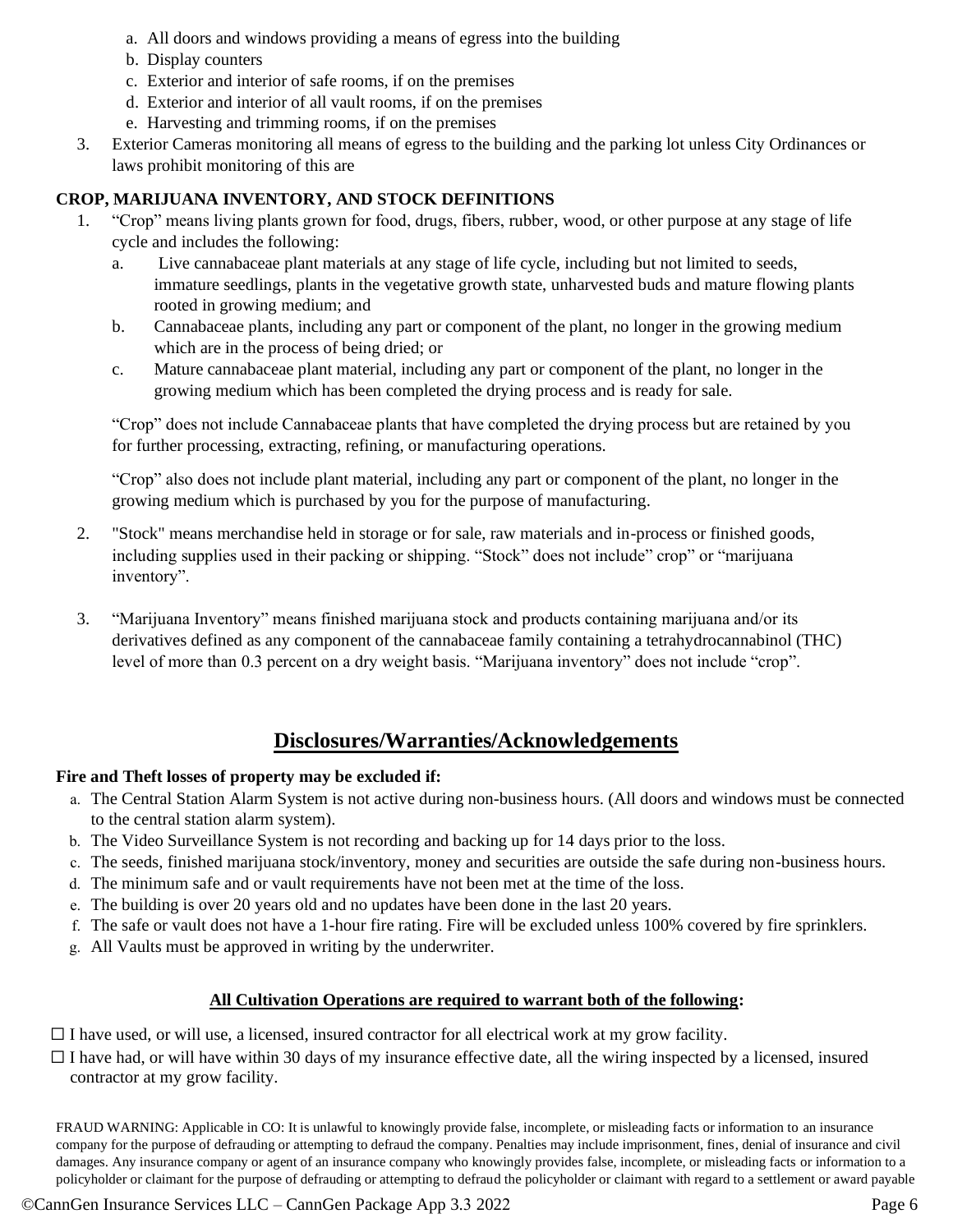from insurance proceeds shall be reported to the Colorado Division of Insurance within the Department of Regulatory Agencies. Applicable in AL, AR, DC, LA, MD, NM, RI and WV: Any person who knowingly (or willfully)\* presents a false or fraudulent claim for payment of a loss or benefit or knowingly (or willfully)\* presents false information in an application for insurance is guilty of a crime and may be subject to fines and confinement in prison. \*Applies in MD Only. Applicable in FL and OK: Any person who knowingly and with intent to injure, defraud, or deceive any insurer files a statement of claim or an application containing any false, incomplete, or misleading information is guilty of a felony (of the third degree) \*. \*Applies in FL Only. Applicable in KS: Any person who, knowingly and with intent to defraud, presents, causes to be presented or prepares with knowledge or belief that it will be presented to or by an insurer, purported insurer, broker or any agent thereof, any written statement as part of, or in support of, an application for the issuance of, or the rating of an insurance policy for personal or commercial insurance, or a claim for payment or other benefit pursuant to an insurance policy for commercial or personal insurance which such person knows to contain materially false information concerning any fact material thereto; or conceals, for the purpose of misleading, information concerning any fact material thereto commits a fraudulent insurance act Applicable in KY, NY, OH and PA: Any person who knowingly and with intent to defraud any insurance company or other person files an application for insurance or statement of claim containing any materially false information or conceals for the purpose of misleading, information concerning any fact material thereto commits a fraudulent insurance act, which is a crime and subjects such person to criminal and civil penalties (not to exceed five thousand dollars and the stated value of the claim for each such violation)\*. \*Applies in NY Only. Applicable in ME, TN, VA and WA: It is a crime to knowingly provide false, incomplete or misleading information to an insurance company for the purpose of defrauding the company. Penalties (may)\* include imprisonment, fines and denial of insurance benefits. \*Applies in ME Only. Applicable in NJ: Any person who includes any false or misleading information on an application for an insurance policy is subject to criminal and civil Penalties Applicable in OR: Any person who knowingly and with intent to defraud or solicit another to defraud the insurer by submitting an application containing a false statement as to any material fact may be violating state law. Applicable in PR: Any person who knowingly and with the intention of defrauding presents false information in an insurance application, or presents, helps, or causes the presentation of a fraudulent claim for the payment of a loss or any other benefit, or presents more than one claim for the same damage or loss, shall incur a felony and, upon conviction, shall be sanctioned for each violation by a fine of not less than five thousand dollars (\$5,000) and not more than ten thousand dollars (\$10,000), or a fixed term of imprisonment for three (3) years, or both penalties. Should aggravating circumstances [be] present, the penalty thus established may be increased to a maximum of five (5) years, if extenuating circumstances are present, it may be reduced to a minimum of two (2) years.

**Other Conditions:** Questions and information provided in this application will become part of the policy of insurance if issued. Other Terms, Conditions and Coverages will be included as part of any insurance policy issued by the insurance company. Those Terms, Conditions and Coverages may differ from what is requested in this application.

I **am an authorized representative of am** an authorized representative of **and** 

understand and agree this application and any supplements attached hereto will be relied upon for issuance of any policy. I further understand and agree that failure to provide a true and accurate response to the foregoing questions may, at the option of the company, result in the voiding of the insurance issued in reliance on this application and/or denial of claims under any policy issued.

I authorize and consent to investigations of information bearing upon moral character, professional reputation and fitness to engage in the activities of my business and I agree to release to the Carrier any documents, records or other information bearing upon the foregoing. I understand and agree these investigations shall not be confined to information submitted in this application, but shall include any other sources of information deemed relevant by the Company as may be authorized by law.

I understand this insurance is being provided through a surplus lines company and the insurer may not be subject to all the insurance laws and rules in my state and the risk is not protected by the State Insurance Insolvency Fund.

#### **THIS APPLICATION MUST BE SIGNED BY APPLICANT AT BINDING AND DATED WITHIN 10 DAYS OF INCEPTION DATE. SIGNING THIS FORM DOES NOT BIND THE COMPANY TO COMPLETE THE INSURANCE AS COVERAGE BECOMES EFFECTIVE ONLY WHEN ACCEPTED BY THE INSURANCE COMPANY.**

| <b>Authorized Applicant Signature</b> | Date Signed         | Title                           |
|---------------------------------------|---------------------|---------------------------------|
| Name                                  | <b>Phone Number</b> | <b>Requested Effective Date</b> |
| <b>Broker Section:</b>                |                     |                                 |
| Signature of Broker                   | Name of Broker      | Name of Firm                    |